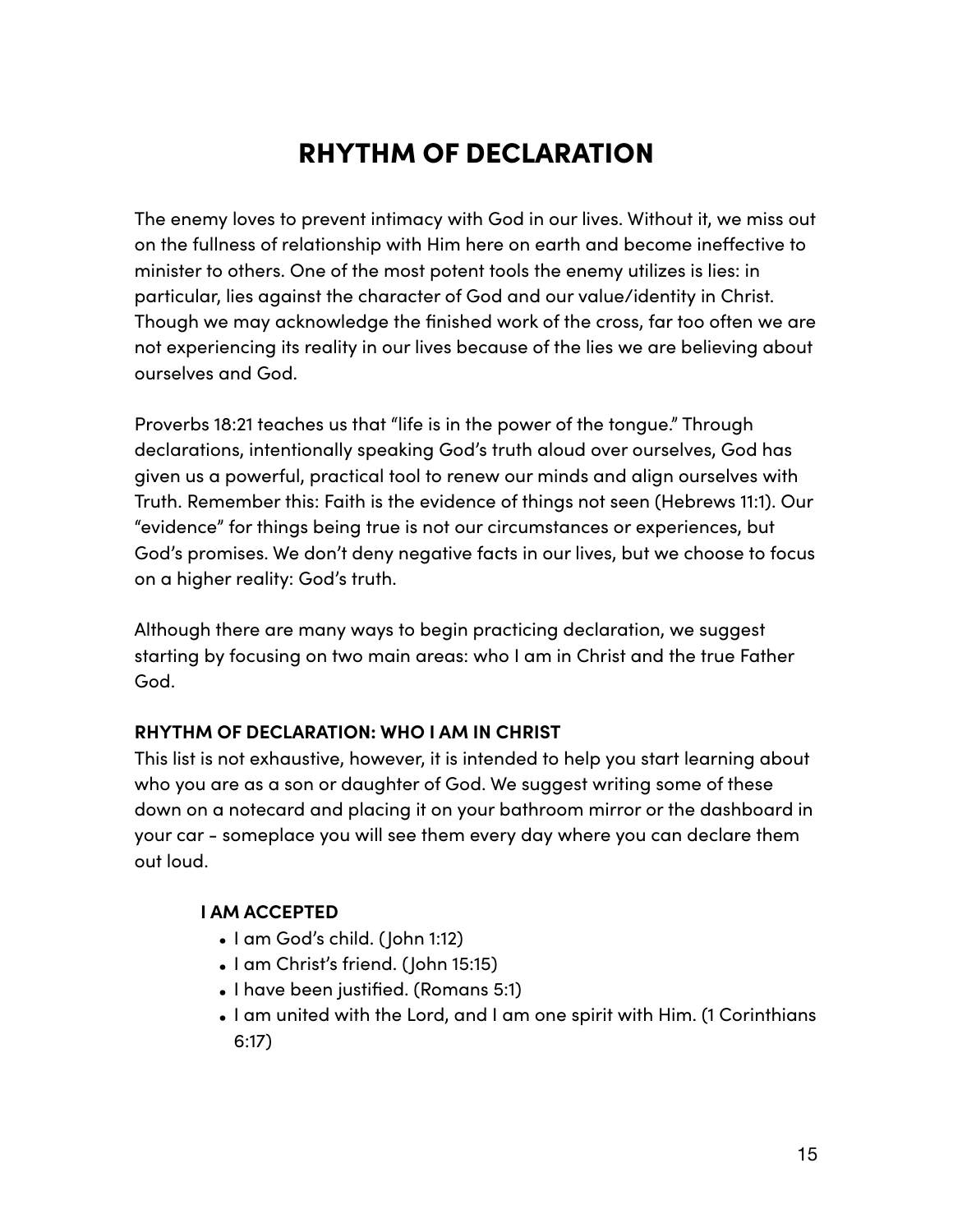- I have been bought with a price. I belong to God. (1 Corinthians 6:19-20)
- I am a member of Christ's Body. (1 Corinthians 12:27)
- I have been adopted as God's child. (Ephesians 1:5)
- I have direct access to God through the Holy Spirit. (Ephesians 2:18)
- I have been redeemed and forgiven of all my sins. (Colossians 1:14)
- I am complete in Christ. (Colossians 2:10)

### **I AM SECURE**

- I am free forever from condemnation. (Romans 8:1-2)
- I am assured that all things work together for good. (Romans 8:28)
- I am free from any condemning charges against me. (Romans 8:3)
- I cannot be separated from the love of God. (Romans 8:35)
- I have been established, anointed, and sealed by God. (2 Corinthians 1:21-22)
- I am hidden with Christ in God. (Colossians 3:3)
- I am a citizen of heaven. (Philippians 3:20)
- I have not been given a spirit of fear. (2 Timothy 1:7)
- I can find grace and mercy in time of need. (Hebrews 4:16)
- I am born of God, and the evil one cannot touch me. (1 John 5:18)

# **I AM SIGNIFICANT**

- I am the salt and light of the earth. (Matthew 5:13-14)
- I am a branch of the true vine, a channel of His life. (John 15:1-5)
- I have been chosen and appointed to bear fruit. (John 15:16)
- I am a personal witness of Christ. (Acts 1:8)
- I am God's temple. (1 Corinthians 3:16)
- I am seated with Christ in the heavenly realm. (Ephesians 2:6)
- I am God's workmanship. (Ephesians 2:10)
- I may approach God with freedom and confidence. (Ephesians 3:12)
- I can do all things through Christ who strengthens. (Philippians 4:13)

### **RHYTHM OF DECLARATION: THE TRUE FATHER GOD**

Declaring God's character aloud often brings new life and faith to our hearts during difficult periods in our lives. Use the table on the following page to discover and renounce the lies we commonly believe about Father God and declare the truth about who He is based on what we see in Scripture.